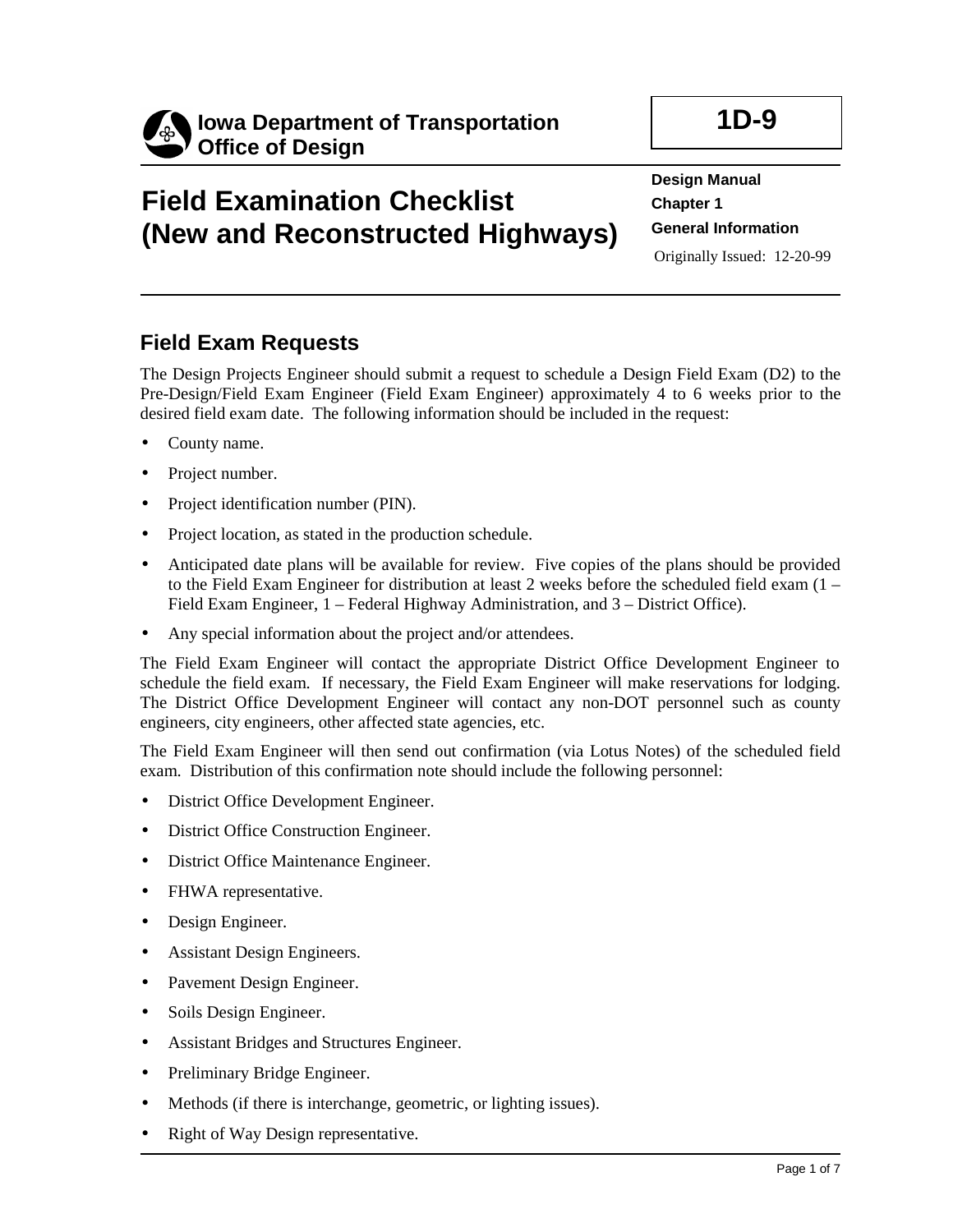- FHWA.
- Records Center.
- Design Projects Engineer.

The confirmation note should include the following information:

- County name.
- Project number.
- PIN.
- Project location.
- Date of field exam.
- Meeting location and time.
- Departure location and time for central office personnel.

## **Plan Development Prior to Field Exam**

Prior to the field exam, the Design Projects Engineer should review the plans for completeness. The field exam plans should contain, but not be limited to the following:

- Preliminary title sheet.
- Project concept letter, if available.
- Overall plan layout for large complicated projects.
- Typical cross sections.
- Plan and profile sheets.
- Preliminary cross sections.
- Side road plan and profile sheets.
- Reference information and bench marks.
- Bridge and/or culvert situation plan sheets.
- On-site detour plan and profile.
- Staging and traffic control sheets.

#### **Title Sheet**

The following information should be included on the title sheet:

- County name.
- Project number.
- PIN.
- County map showing project location.
- Design data, project information, traffic, etc.
- Preliminary earthwork quantities (borrow required or waste generated).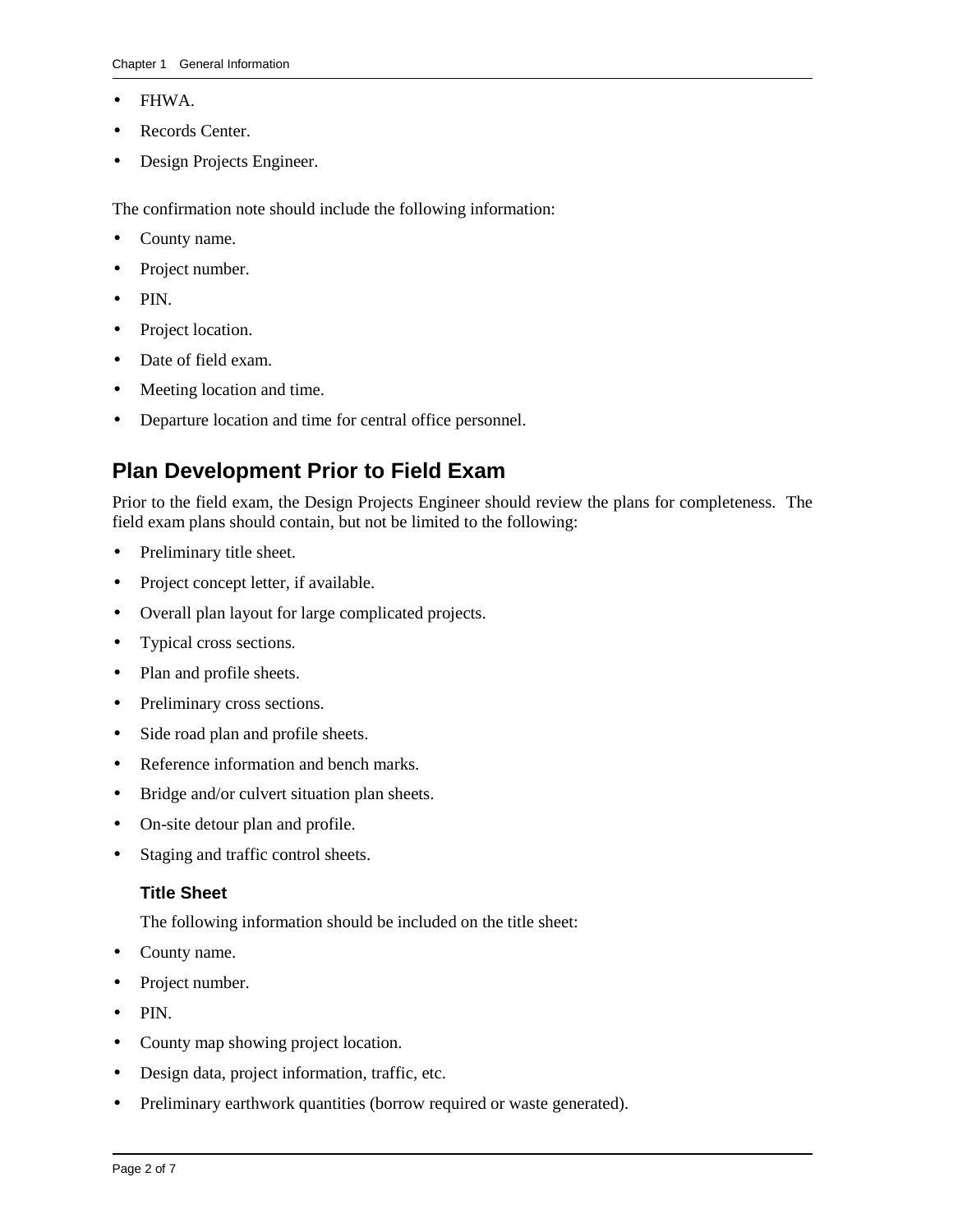#### **Typical Cross Sections**

At least half of Sheet B.01 should be left blank for taking notes.

The following information should be included:

- Typical cross section(s) for mainline grading and/or paving.
- Typical cross section(s) for side roads (paved and/or granular).
- Typical cross section(s) for shoulders.
- Typical cross section(s) for on-site detour paving and/or runarounds.
- Any other applicable typical cross sections.

#### **Plan and Profile Sheets**

The following information should be shown in the plan view:

- Plan view of design and related information.
- Horizontal alignment.
- Bridge and culvert information—drainage arrows; drainage area; existing culvert descriptions; proposed type, size, and location of new structures; carry drainage ahead or back.
- Intercept lines.
- Access control and access locations
	- 1. Side road locations, including traffic data and reference to the appropriate side road plan and profile sheet
	- 2. Entrance locations.
- On-site detours.
- Turn lanes (The use of turning lane pavement markings will be determined by the District Engineer. See Section 7D-3).
- Any questions to be discussed during the field exam should be surrounded by a "cloud" to stand out on the plans.

The following items should be shown in the profile view:

- Profile with grades, lengths of vertical curves, K value, and design speed.
- Existing ground line.
- Existing roadway profile and/or railroad profile, if applicable. If the existing roadway is to be used as constructed (UAC) as part of a "new" four-lane roadway construction, then the K values and design speed of the existing vertical curves (especially crest vertical curves) should be reviewed and noted. Assume the posted speed limit will be raised to 65 mph (70 mph design speed). Specific locations with concerns, such as a side road or entrance located beyond a vertical curve not meeting the higher speed criteria, should be noted for review on the field exam.
- Entrance profiles with grades.
- Ditch grades.
- Ditch bar chart with descriptions.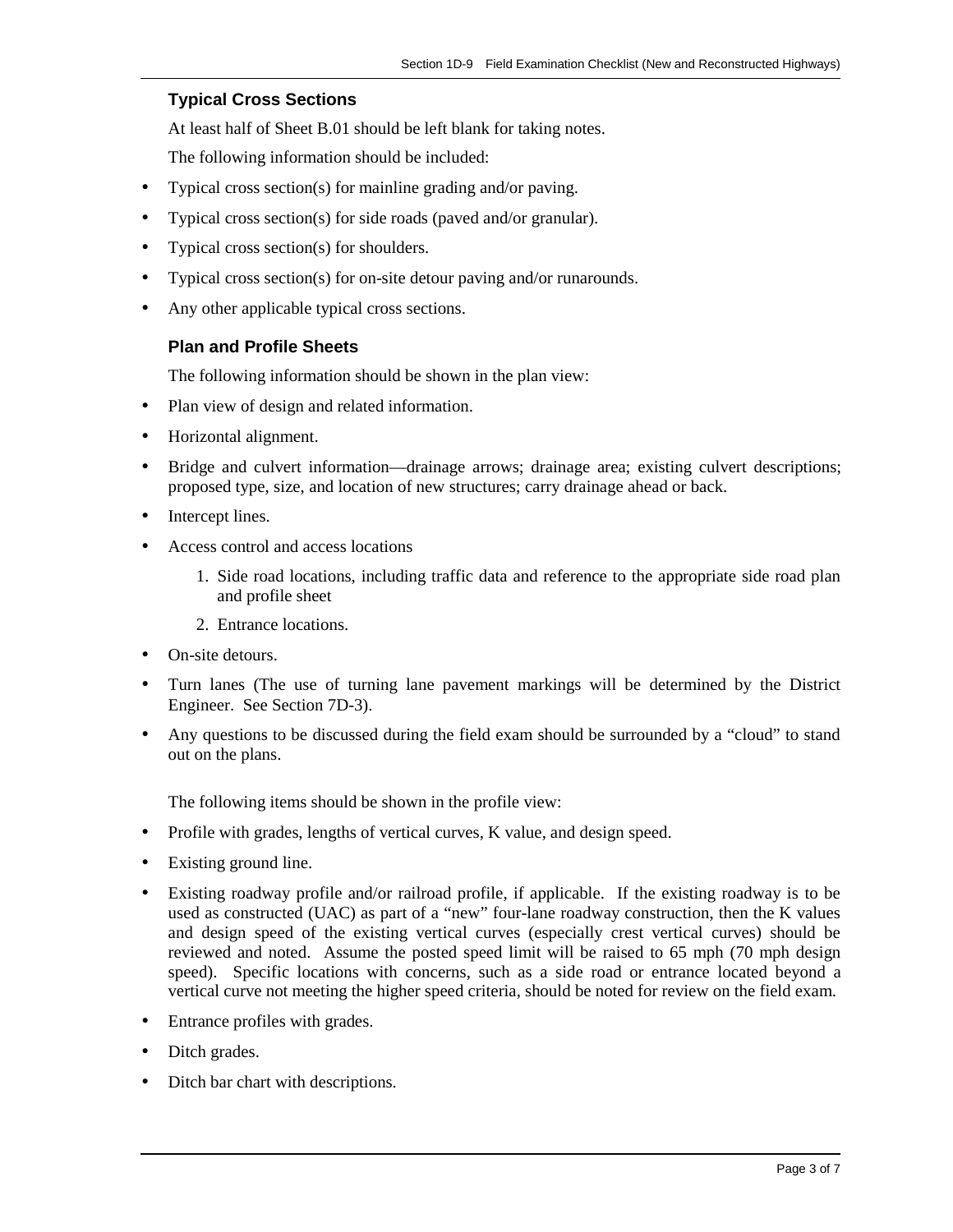- Bench information for foreslopes and/or backslopes.
- Cut and fill quantities with borrow or waste circled.

### **Plan Review Prior to Field Exam**

The Field Exam Engineer will review the plans to become familiar with the scope of the project and the proposed design. The following checklist is provided for this review:

- Are plans complete enough to conduct the field exam and are they legible?
- Check the typical section. Are L, R, and BW correct for the assumed pavement thickness?
- Review the disposition shown for all drainage areas, whether diversion of water appears possible, and if the outlets for drainage areas are being cut out.
- Is the proposed profile grade high enough for adequate snow storage or is it too high requiring too much borrow?
- Do taper lengths, spirals, vertical curves, etc. conform to current design standards?
- What are the right-of-way impacts? Are "line shifts" necessary to minimize excess right-of-way? Are right-of-way "need" lines shown on the plans?
- Is design year traffic for the mainline and side roads shown on the plans?
- Is/are detour route(s) required for construction? If so, have any recommendations been made by Design? Does the map on the title sheet cover the detour area?
- Review the proposals made for the disposition of waste.
- Review the proposals made for the disposition of removal items.
- Review whether the class of access control has been shown.

### **Checklist for the Field Examination**

- $\Box$  Review the preliminary plans for any new items that should be included and/or any old items that should be removed since the preliminary data was obtained.
- $\Box$  Review the profile grades and horizontal alignment to determine if it fits the terrain. Also, do the proposed horizontal and vertical geometrics provide a good economical design to accomplish the intended need?
- **Q** Review drainage in regard to the following aspects:
- Does the proposed grade line provide adequate positive drainage?
- What relationship does drainage have with adjacent property?
- Are the proposed drainage structures satisfactory, is there a diversion of water, and what is the condition of the structures being extended?
- Do structures in drainage channels need provisions for the future lowering of the channel (this is of particular importance in regard to river bottoms and Northern Iowa flatland); attention should be given to established drainage ditches?
- Are ditches, as proposed, going to satisfactorily drain the road without excessive erosion problems or diversion of water?
- Are there areas which appear to need intercepting ditches or are there any proposed which appear to be unnecessary?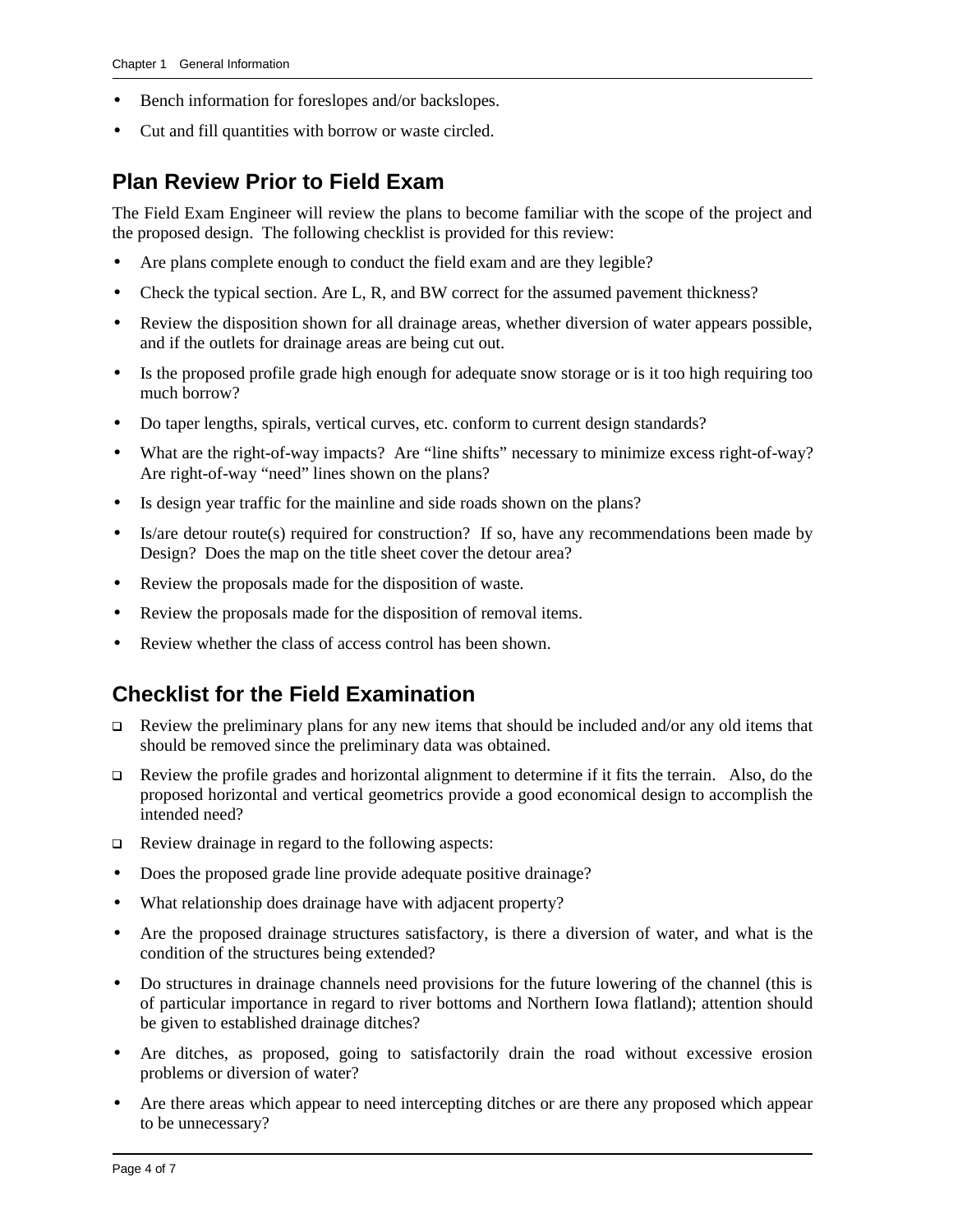- Determine if any "letdown" structures are needed in backslopes or side ditches.
- Examine channel changes to determine if they are warranted.
- $\Box$  Review the traffic management assessment provided by the Office of Traffic and Safety, or the traffic control/staging concept developed in the project concept or by the Project Management Team. Examine whether or not additional measures are required for traffic management to mitigate traffic congestion and whether or not the project is constructible as staged. While on the field exam, discuss and document the traffic control measures decided on. Measures may include modifying contract periods to accelerate project completion, use of lane rental or incentives/disincentives for timely contract completion, extra law enforcement, special traffic control details, additional motorist warning devices, etc.
- $\Box$  Review whether sideroads/interchanges need to be kept open to maintain access or if closures are necessary. Discuss detour/runarounds in regard to surfacing, potential improvements to the detour route for capacity, or other safety measures. Determine if a county agreement is necessary. Document the additional Traffic Control measures requested in the field exam letter in the paragraph on staging/traffic control.
- $\Box$  Review if there are areas that may need to involve possible winter carry over of traffic control in the construction zone. Determine who will be responsible for maintaining the traffic control during this time period.
- $\Box$  Review whether proposed drives and field entrances give satisfactory access and whether there is adequate sight distance on the side roads for entering the primary road. In addition, the team will determine whether there are any proposed drives or entrances which appear unneeded and unwarranted.
- $\Box$  Review whether the abutments of two span bridges over the mainline encroach on sight distance on horizontal curves.
- $\Box$  The indication of needed horizontal line shifts will be reviewed by the team and a determination made of the apparent effect of the proposed road on the adjacent right-of-way. Review damage to farmsteads; see if minimum ditches are possible. Can we provide mowable backslopes either in our design or in the ROW agreement?
- $\Box$  Do entrances provide access to every part of the property?
- $\Box$  Can entrances with steep grades be adjusted or moved in order to reduce the grade?
- $\Box$  The team will review soils from the following aspects:
- Determine if there are areas that appear unstable and need special attention for grade or alignment.
- Determine whether there is an estimate of "boulders" required for bid item. If so, this will normally be proposed by the Soils Engineer with District Office concurrence.
- Determine whether there appears to be changes needed in the "shrink factors." If so, this will normally be proposed by the Soils Engineer with District Office concurrence.
- $\Box$  The team will make proposals for borrow considering the following aspects:
- Are there any particularly desirable areas for borrow?
- Can excess right-of-way serve as borrow area?
- Can the selected borrow improve either snow, aesthetics, or wetland mitigation?
- If the borrow needs to be drained is there a suitable drainage channel? Who owns the drainage channel?
- Consider oversize ditches and widened backslopes for borrow.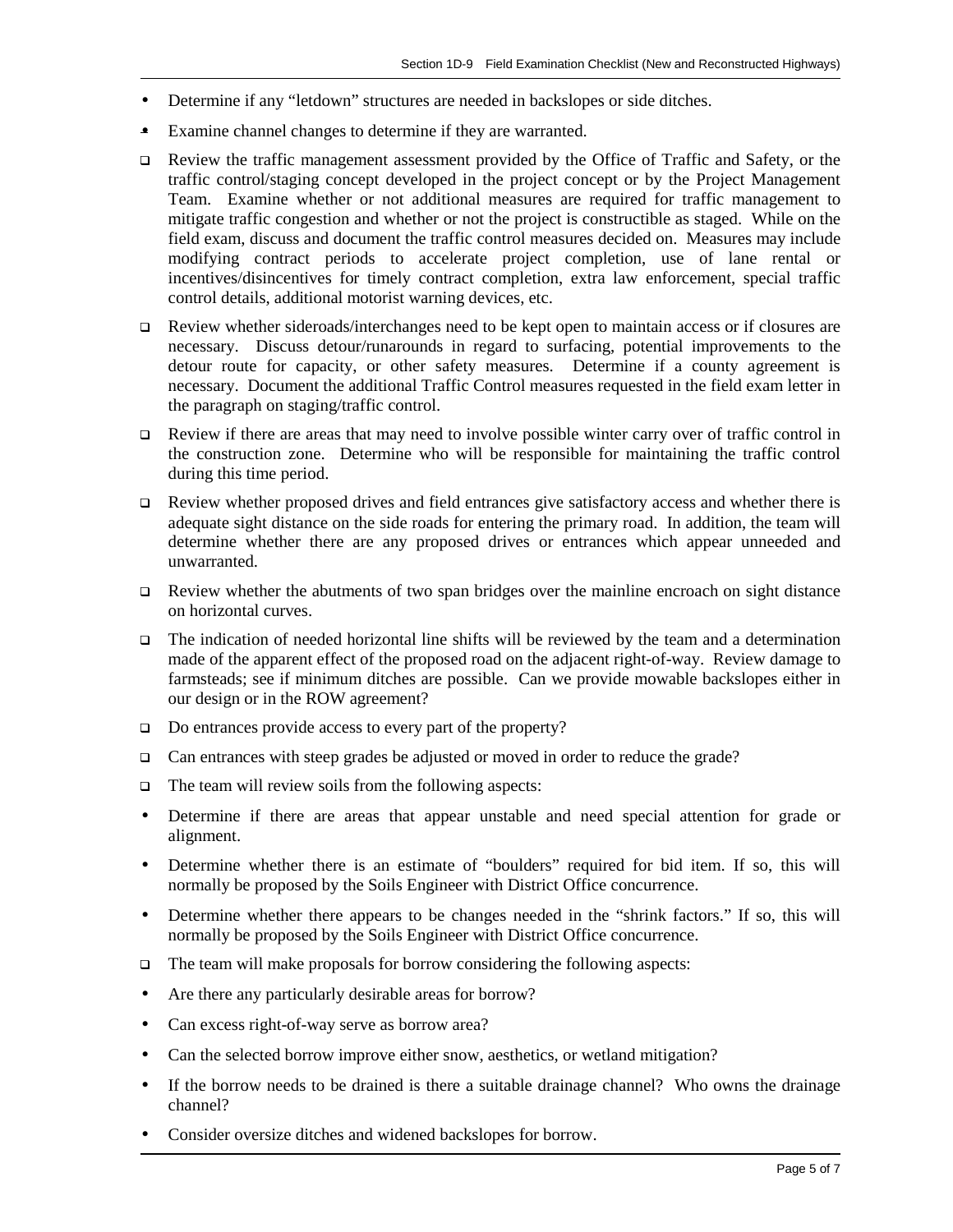- $\Box$  The following aspects of roadside development and erosion control should be considered by the team:
- Are there any areas requiring special erosion control work during grading?
- Are there areas which might be considered scenic or historic which can be preserved or enhanced?
- Can inlets of ditches be raised to help upstream erosion conditions?
- Are proposed ditches going to satisfactorily drain the road without erosion problems or diversion of water?
- Are there trees or similar environmentally sensitive areas which can be saved?
- Are there any areas that appear to be wetlands and could line shifts minimize impacts to these areas? If line shifts cannot minimize the impacts, what type of mitigation is needed? Are there impacts to any ponds or ponds that need to be drained?
- q Review the need for shielding obstacles, steep embankments, or other areas of concern. Review flattening foreslopes and extending culverts to eliminate the use of guardrail.
- $\Box$  Review the proposals for disposition of removal items such as pavement (will it be used as subbase?), bridges, culverts, guardrail, etc.
- $\Box$  Ascertain the stations of locating tile lines.
- $\Box$  Review the fencing requirements on fully controlled access roads with particular attention given to culvert areas and special ditch areas for livestock control.
- $\Box$  Review existing lighting at secondary and minor roads and determine who owns these and is responsible if they are disturbed. The location and construction of these should be noted.

### **Field Exam Plan Notes**

- The Field Exam Engineer should list all people participating in a field examination and their identification on the title sheet of the plans.
- The Field Exam Engineer will have the responsibility of obtaining notes documenting all decisions made during the field examination.
- The Field Exam Engineer should check each sheet of the plans to make sure all questions are answered and that all proposals are accounted for, approved, changed, or further courses of action indicated. General notes affecting the whole project should be on the title sheet.

### **Post Field Exam**

- The field exam plans will be reviewed with the Assistant Design Engineer, Design Projects Engineer, the designer, and the Field Exam Engineer following the field exam. After discussion of the plans, the Assistant Design Engineer initials and dates the field exam plan.
- A detailed post field exam letter will be written by the Field Exam Engineer covering all of the major areas of discussion, decisions made, and any requests for additional information, survey, or unanswered questions. All items of discussion and differing opinions must be resolved and documented in the letter.
- The field exam letter should be addressed to the District Office Design Engineer.
- Copies of the field exam letter should be sent to the following (use the applicable individual names in place of the position titles):